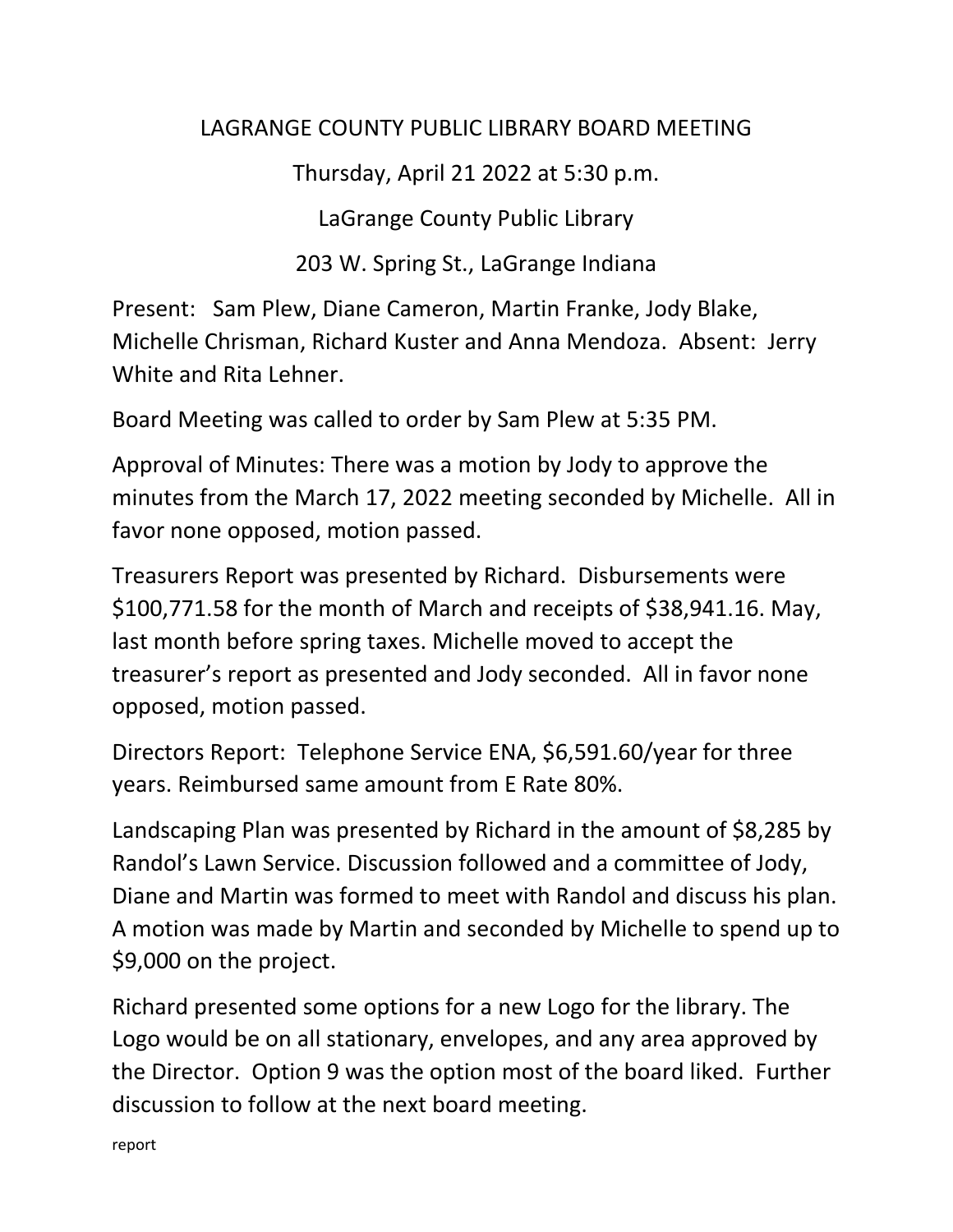Capital Asset Management Policy was presented. The State Board of Accounts requires the library to have this policy. Discussion followed and number 3. Maintenance Costs were to be deleted. Motion made by Jody and seconded by Michelle. All in favor none opposed motion passed.

Also presented were Public Comment Policy and Request to Speak to the Board of Trustees During a Public Meeting. Martin made a motion to accept with the stipulation that the Policy Committee can amend these policies, Jody seconded. All in favor none opposed motion passed.

Library Hours – Monday – Friday 9AM – 6PM starting June  $1<sup>st</sup>$ . Look at Saturday hours 9-12.

Interviewed man to drive the Bookmobile. Bookmobile is back on the road. Need to repair at a cost of \$7,700. Motion to pay for book mobile by Diane and second by Jody. All in favor none opposed motion passed.

May 16 at 1:00 PM a retirement party will be held for Kitty Helmkamp. She will be working until May 26<sup>th</sup>.

Covid-19. Continue the current guidelines. Masks are recommended but not required. Employees still have temperature taken at beginning of shift.

See Staffing Report for the month of March 2022. Currently 22 employees. See Statistical Report for the month of March.

Reports and claims were reviewed: March 31, 2022- Payroll and Check numbers **28673-28733 in** the amount of **\$100,771.58** from the operating account. Motion was made by Jody and seconded by Michelle to approve the claims. All in favor none opposed, motion passed.